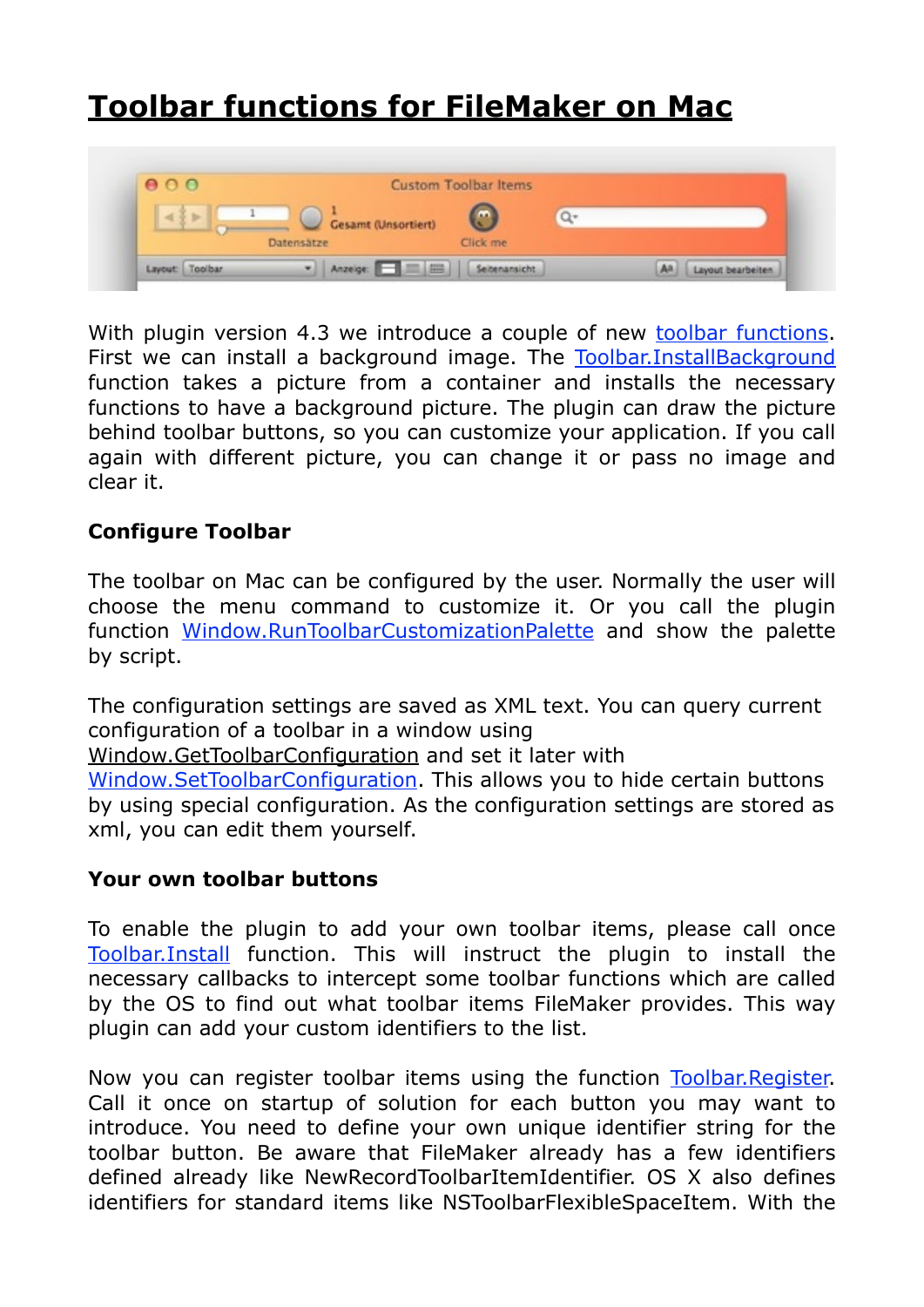parameters you define which script is called for this button by specifying a filename, a script name and the script parameter. For the button itself you specify an image (best PNG with mask), which is scaled down to the required sizes. You can specify a label for the toolbar and a second label for use in the customization panel. Of course you can also specify a tooltip as a help text.

Now when you registered your toolbar item, you can use the identifier in the configuration xml. In a script triggered by opening the layout, you can setup the right xml to be used for toolbar and enable the buttons you need. Your toolbar may look like the picture above.

## **Toolbar Configuration details**

```
Normal XML looks like this from standard toolbar:
<?xml version="1.0" encoding="UTF-8"?>
<!DOCTYPE plist PUBLIC "-//Apple//DTD PLIST 1.0//EN" "http://
www.apple.com/DTDs/PropertyList-1.0.dtd">
<plist version="1.0">
<dict>
     <key>TB Display Mode</key>
    <integer>1</integer>
     <key>TB Icon Size Mode</key>
     <integer>1</integer>
     <key>TB Is Shown</key>
     <integer>1</integer>
     <key>TB Size Mode</key>
     <integer>1</integer>
</dict>
</plist>
This is for a default toolbar and only specifies display mode (1 = Icon
and Label), icon size mode (1 = regular), size mode (1 = regular) and
that toolbar is visible. 
Now if you really customized toolbar, the xml looks like this: 
<?xml version="1.0" encoding="UTF-8"?>
<!DOCTYPE plist PUBLIC "-//Apple//DTD PLIST 1.0//EN" "http://
www.apple.com/DTDs/PropertyList-1.0.dtd">
<plist version="1.0">
<dict>
    <key>TB Default Item Identifiers</key>
    <array>
          ! ! <string>RecordNavigationToolbarItemIdentifier</
string>
          ! ! <string>ShowAllToolbarItemIdentifier</string>
          <string>NSToolbarSpaceItem</string>
```